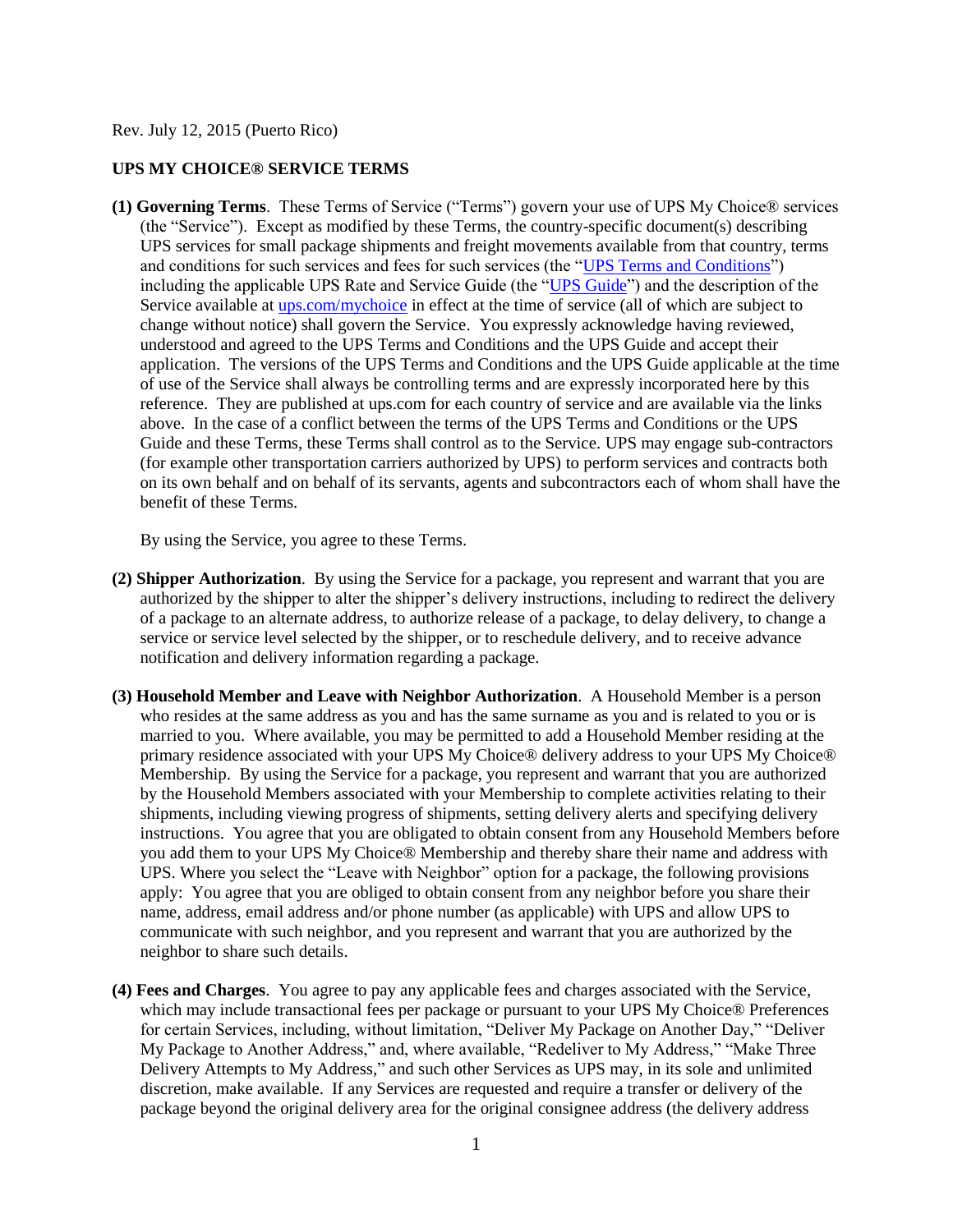originally specified by the shipper), additional transportation charges will also apply. The transportation charges (if any) will be calculated at the applicable rate between the original receiver address and the new rerouted address, in an amount indicated in connection with the request. If you request a delivery method at a service level higher than the service level selected by the shipper (for example, shipper selects UPS Ground service and you request UPS Air Service), additional transportation charges for the upgraded service level will apply in an amount indicated in connection with your request. Applicable Service fees and charges are set forth at [\[UPS Guide\]](http://www.ups.com/content/pr/en/shipping/cost/zones/index.html).

UPS may change the fees and charges for the Service at any time without prior notice. Additional fees and charges will not be assessed for packages for which UPS is unable to provide the requested Service. If you wish to select Services that involve additional fees and charges, you may set up a credit card number or other payment method in your UPS My Choice® My Settings. You authorize UPS to automatically charge the payment card or other payment method selected in your UPS My Choice® My Settings for all applicable charges and fees, and to continue to charge such amounts to that payment method, when incurred, until you revoke your authorization. You may change the payment method or revoke your authorization by visiting the UPS My Choice® My Settings tab and changing your preferences. It may take UPS up to 10 calendar days to process any change to or revocation of your payment authorization.

- **(5) Delivery to a UPS Access Point™ Location**. A UPS Access Point location is an independently owned and operated business designated by UPS where a consignee or other recipient may, where available, receive a package delivery. Packages that may be received for delivery at a UPS Access Point location are subject to restrictions, including, without limitation, in regard to weight and size and actual and declared value as set forth at [\[Guide to UPS Access Point™ locations\]](http://www.ups.com/accesspoint/). Before releasing any shipment at a UPS Access Point location to you or another authorized recipient, you or the authorized recipient may be required to produce sufficient verification of the name, address, authorization to receive the shipment, and any other information UPS deems necessary to accept or release the shipment in its sole discretion, including, without limitation, provision of governmentissued identification. Notwithstanding the foregoing, your use of a UPS Access Point location is at your own risk. Any liability of UPS for lost, damaged or delayed packages to a UPS Access Point location is subject to the limitations set forth herein and in the applicable UPS Terms and Conditions. For requests to hold for pickup at a UPS Access Point location, packages will be held for ten (10) days, except in the United States, Canada, Mexico, and Puerto Rico, where they will be held for seven (7) days, before they are returned to the sender (transportation charges will be assessed to the shipper if returned to the shipper).
- **(6) Data Use**. To apply for your UPS My Choice® Membership, you may be required to submit to UPS or its service provider certain personal information, solely for purposes of authenticating your identity. By applying, you consent to the collection and use of your personal information for this purpose.

You agree that UPS and other companies in the UPS group of companies worldwide, including companies in countries which may not have the same level of data protection as the country where the shipment is presented to UPS for carriage, may use any data provided by you for the purposes set forth in, and subject to, the UPS Privacy Notice published on UPS's website at [\[UPS Privacy Notice\]](http://www.ups.com/content/pr/en/resources/ship/terms/privacy.html) (hereby incorporated by reference into these Terms). You may have certain rights (exercisable by contacting UPS) under the law to have access to, rectify, object to the use for direct marketing of, or delete personal data held by UPS.

**(7) UPS My Choice® Membership**. Features of UPS My Choice® Membership available to you may vary based on the location of your residence, your method of enrollment, information provided by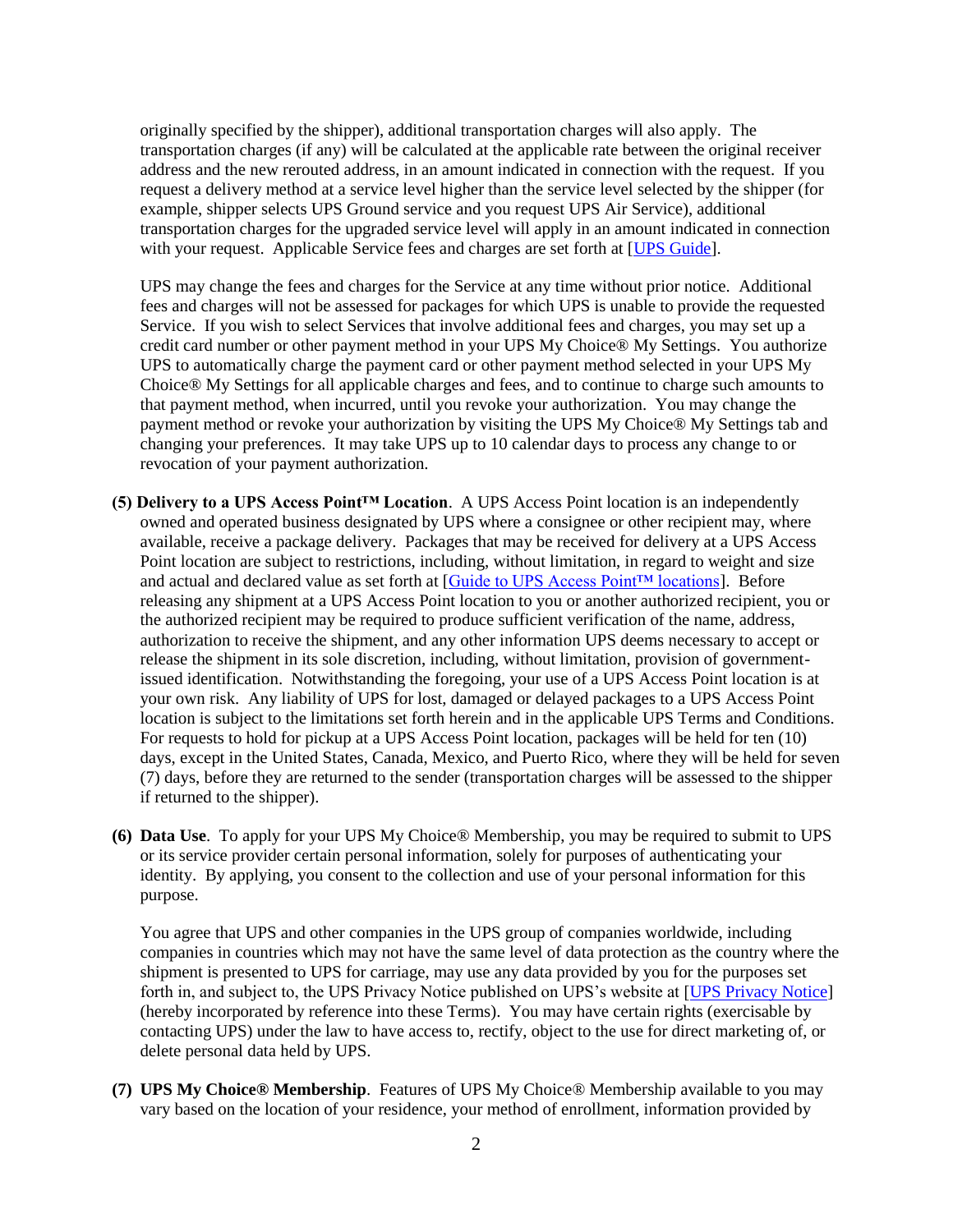you, and your agreement to terms and conditions. As a result, UPS may provide limited access to some Services (for example, you may be limited to receipt of package delivery alerts by email). You may be required to provide sufficient verification of identity before you are able to access your UPS My Choice® Membership or certain UPS My Choice® Services (for example, reroute to another address).

You may terminate your UPS My Choice® Membership or stop using the Service at any time by terminating your membership in the UPS My Choice® My Settings section.

**(8) Liability Limitations**. Some jurisdictions do not allow the exclusion or limitation of certain types of liabilities and damages, so the following limitations and exclusions may not apply to you. To the maximum extent permitted by law, UPS shall not be liable for any loss, claim, liability, or damage of any kind, including but not limited to direct, indirect, consequential, special or exemplary damages, whether based on contract or otherwise ("Loss") arising out of, or resulting from, UPS's provision of, or failure to provide, the Service, including by following consignee instructions, failure to follow consignee instructions, delivery pursuant or contrary to consignee's instructions, misdelivery, or delayed delivery. UPS's liability in relation to the Service, including liability for loss or damage to a package, or delayed delivery shall be limited pursuant to the UPS Terms and Conditions. The UPS Service Guarantee does not apply to packages subject to the Service, including without limitation a change in service level. All claims for loss or damage or delay shall be notified to UPS in accordance with the UPS Terms and Conditions and the UPS Guide by the original shipper.

By selecting the Authorized Shipment Release service, you authorize UPS to release packages addressed to you at your address when no one is present to receive the delivery. UPS will only make one delivery attempt and will not obtain a signature upon delivery. A UPS delivery record constitutes conclusive proof of delivery and, by selecting the Authorized Shipment Release service, you will be asked and are required to accept responsibility for any loss or damage to the package after it has been released at the address. UPS retains sole and unlimited discretion to honor your Authorized Shipment Release request (and may not do so, for example, due to delivery conditions such as adverse weather or safety). Authorized Shipment Release is not available if the shipper has specified that an adult signature is required for your package.

In no event shall UPS be liable for any Loss, including but not limited to loss, theft, alteration of, unauthorized access to, or acquisition of, your personal information, or other security breach, compromise, or incident involving your personal information, whether by third parties or otherwise, arising out of or resulting from misuse or impairment of the security of the personal information (including but not limited to security access codes or vacation information) that you provide to UPS to allow it to render the Services to you.

- **(9) Indemnity**. You agree to indemnify, defend, and hold harmless the shipper and UPS, its parent corporation, and affiliated companies, their officers, directors, employees, agents, and their successors and assigns, from all claims, demands, expenses, liabilities, causes of action, enforcement procedures, and suits of any kind or nature arising from or relating to your use of the Service and the UPS My Choice® Preferences you select, including, for example (but without any limitation whatsoever) with regard to your alteration of the shipper's instructions and Household Member or Leave with Neighbor shipments (or by associating Household Members with your UPS My Choice® Membership), your noncompliance with governmental laws or regulations or UPS's requirements applicable to the Service, or your failure to comply with these Terms.
- **(10) Modification; Termination**. UPS may, at any time, in its sole and absolute discretion and without prior notice, (a) modify, suspend and/or discontinue all or part of the Service without liability to you